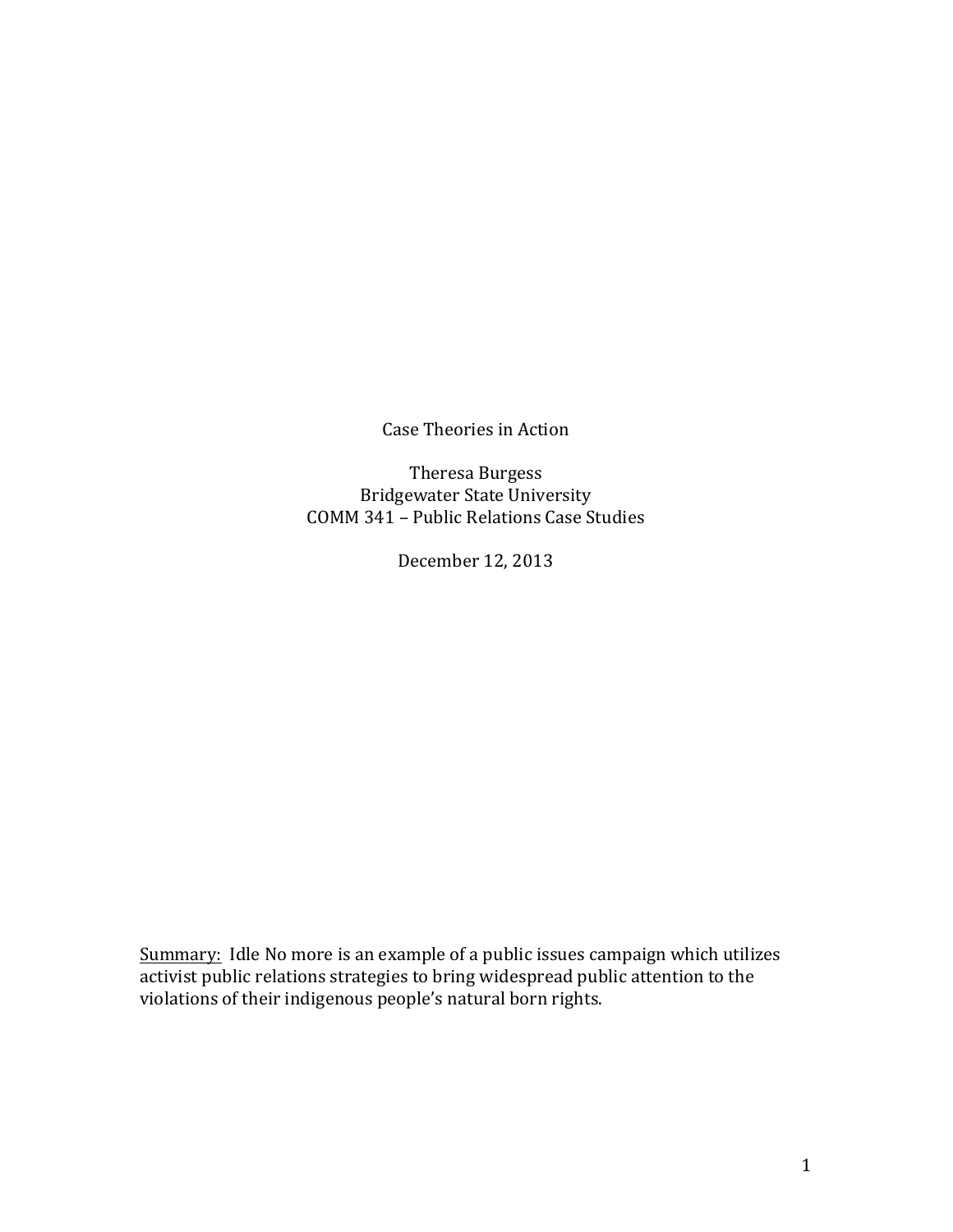## **Background**

Idle No More is an ongoing public social movement created in 2012 by the Aboriginal peoples of Canada. With the strength of other indigenous tribes such as the Intuits and Metis, as well as non-indigenous supporters, Idle No More is on a path of determination to stop environmental degradation and social inequities among their home lands brought on by the legislative abuse of their indigenous treaty rights by Canadian government.

According to their mission statement, INM "calls on all people to join in a revolution which honors and fulfills Indigenous sovereignty which protects the land and water...Colonization continues through attacks to Indigenous rights and damage to the land and water. We must repair these violations, live the spirit and intent of the treaty relationship, work towards justice in action, and protect Mother Earth." By way of teach-ins, rallies, and public protests the INM movement quickly grew to be one of the largest indigenous movements seen or experienced by Canada in their nation's history. Their strong defiance against specific bills has grown into rallies against the continued general abuse of social and economic conditions suffered by the First Nation's peoples.

The vision of the INM movement is to reframe the nation and their national relationship. How can the voice of this movement hope to be heard, spread, and respected under the colonization of the First Nations which has resulted in outstanding land claims, a lack of resources, and unequal funding as it stands? This in turn has lead legislative to disregard agreements made in the indigenous peoples

2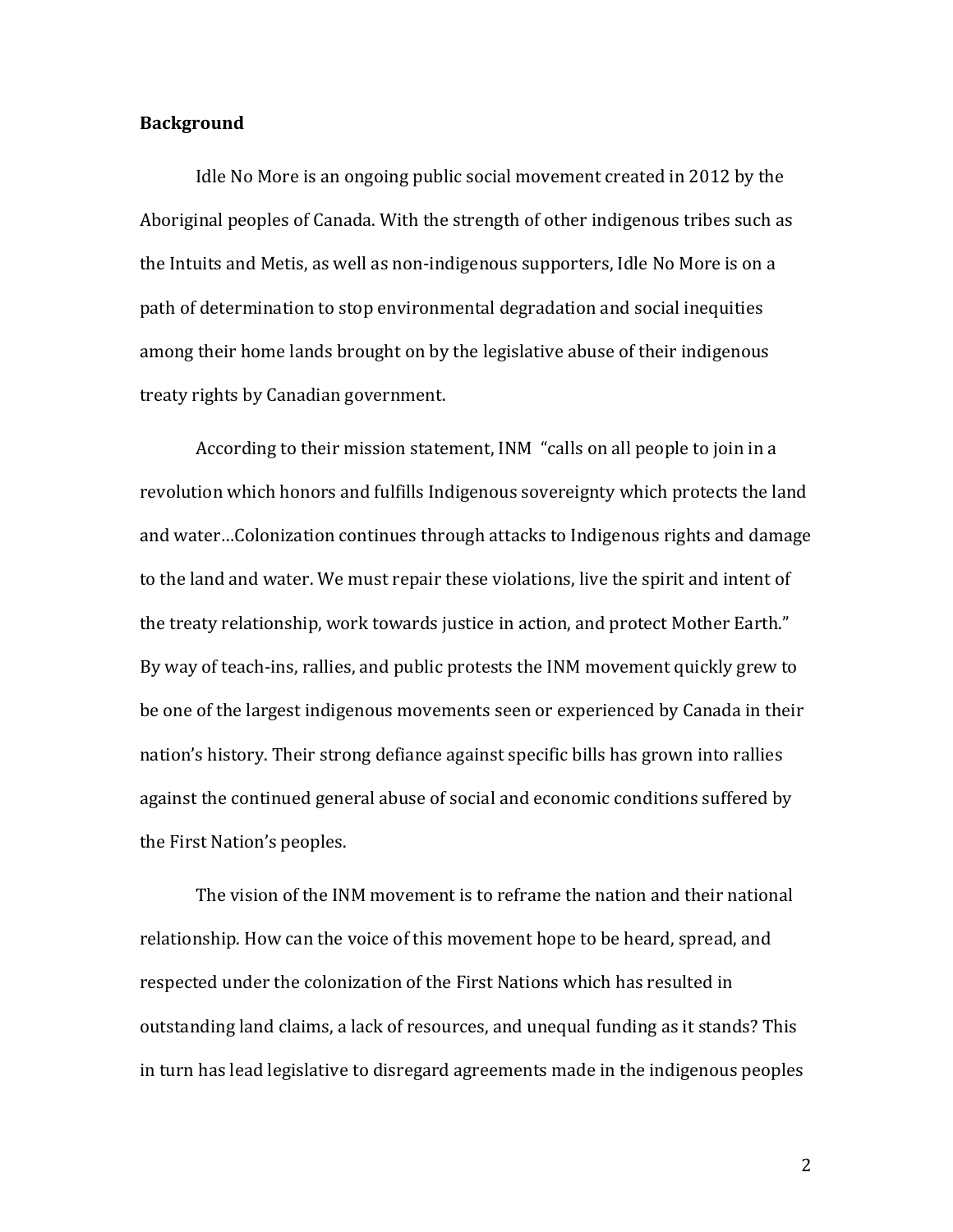original Manifesto Treaty with the crown. The movement seeks to assert their indigenous and inherent rights by protesting the prevention of further corporate destruction of their lands.

## **Findings**

The INM movement has experienced numerous crises consistent with human error such as mistaken territory boundaries, misuse of trust, and misguided management decisions and actions. Canada happens to be one of the wealthiest countries in terms of land and resource usage, mining and logging. This wealth is largely made possible by way of the government passing laws to enable the buying and selling of reserve lands for a profit from the bigger companies.

Misuse of indigenous lands is another problem constantly faced by the social movement, including also the recent turmoil surrounding the tar sands issue. Administration of the Joint Review Panel admits to knowing and understanding that the approval of the oil mines will have significant adverse impacts on the environment, yet they continue to support the situation. Government actions such as these and others yield an obvious indifference for the treaty and its people's inherent rights.

Issues which INM concerns itself with are clearly of crisis state to their participants. Crisis response to a movement is determined by the public and political environment, the culture and inner workings of an organization, as well as the human nature of the event. INM occurs in a public and political environment in

3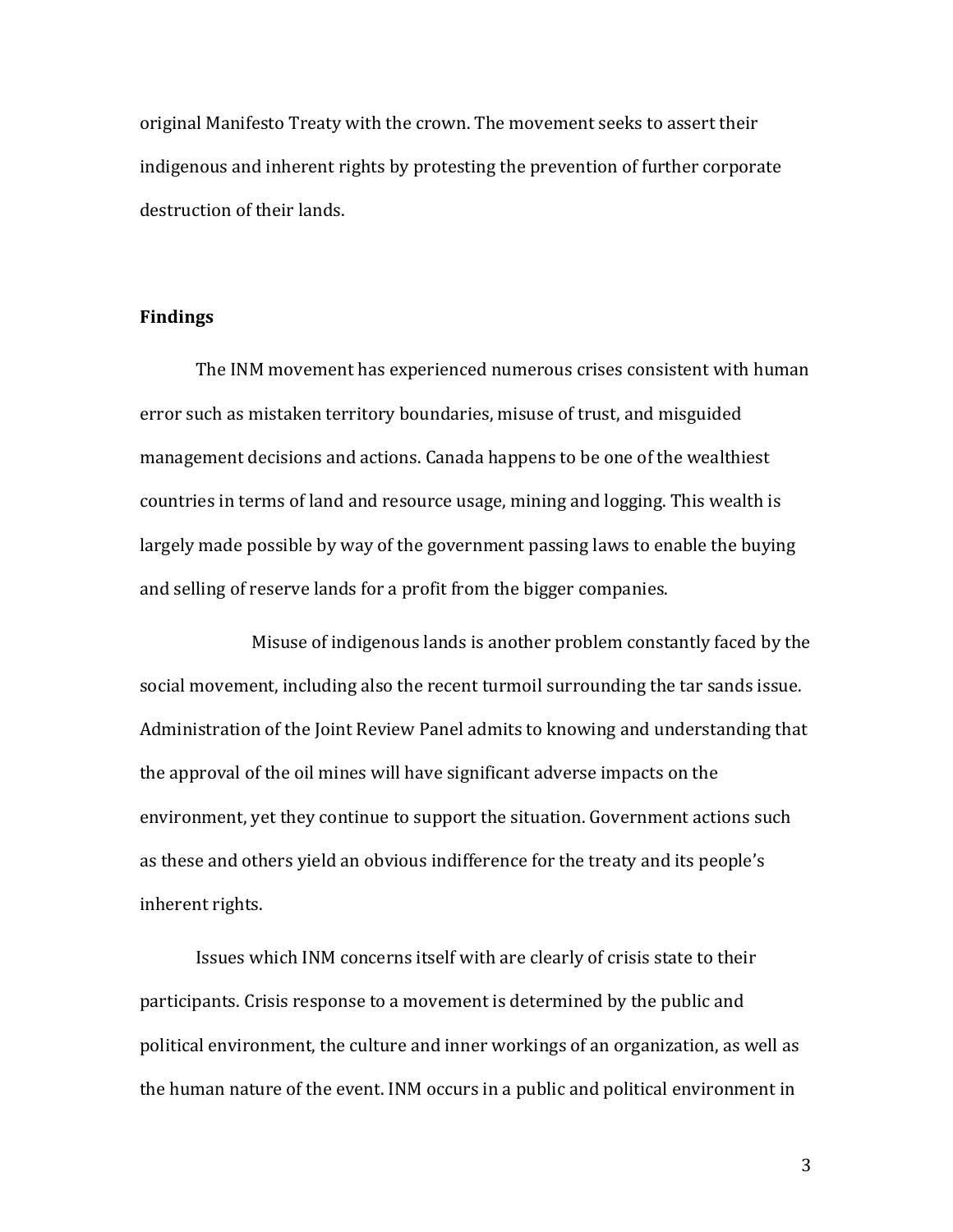the nation of Canada which is governed by the French government. The inner workings of the organization are positive and selfless clearly only seeking equality and respect from their government. Last the human nature of the event is conveyed as a vital need for equality and to establish an equal civilization where members of the community may live in peace with one another, rather than fearing for their sacred lands.

INM's use of social media has greatly expanded their movement's potential audience outward to countries and nations worldwide. By way of streaming video and use of twitter and facebook they have the ability to reach people outside of their native country who also believe in their cause.

## **Conclusion**

In conclusion, the Idle No More campaign is a sound example of an activist public relations campaign fighting for significant social causes. The campaign uses a variety of effective lobbying tactics, litigations and mass demonstrations to help their cause gain the recognition and respect it deserves. As legislation progress in its determination to once and for all conquer the native lands of its peoples, INM must continue to press forward with litigation strategies and motions within the government to depress their actions and exaggerate the need for trust in their government, equality, and preservation of natural rights.

4